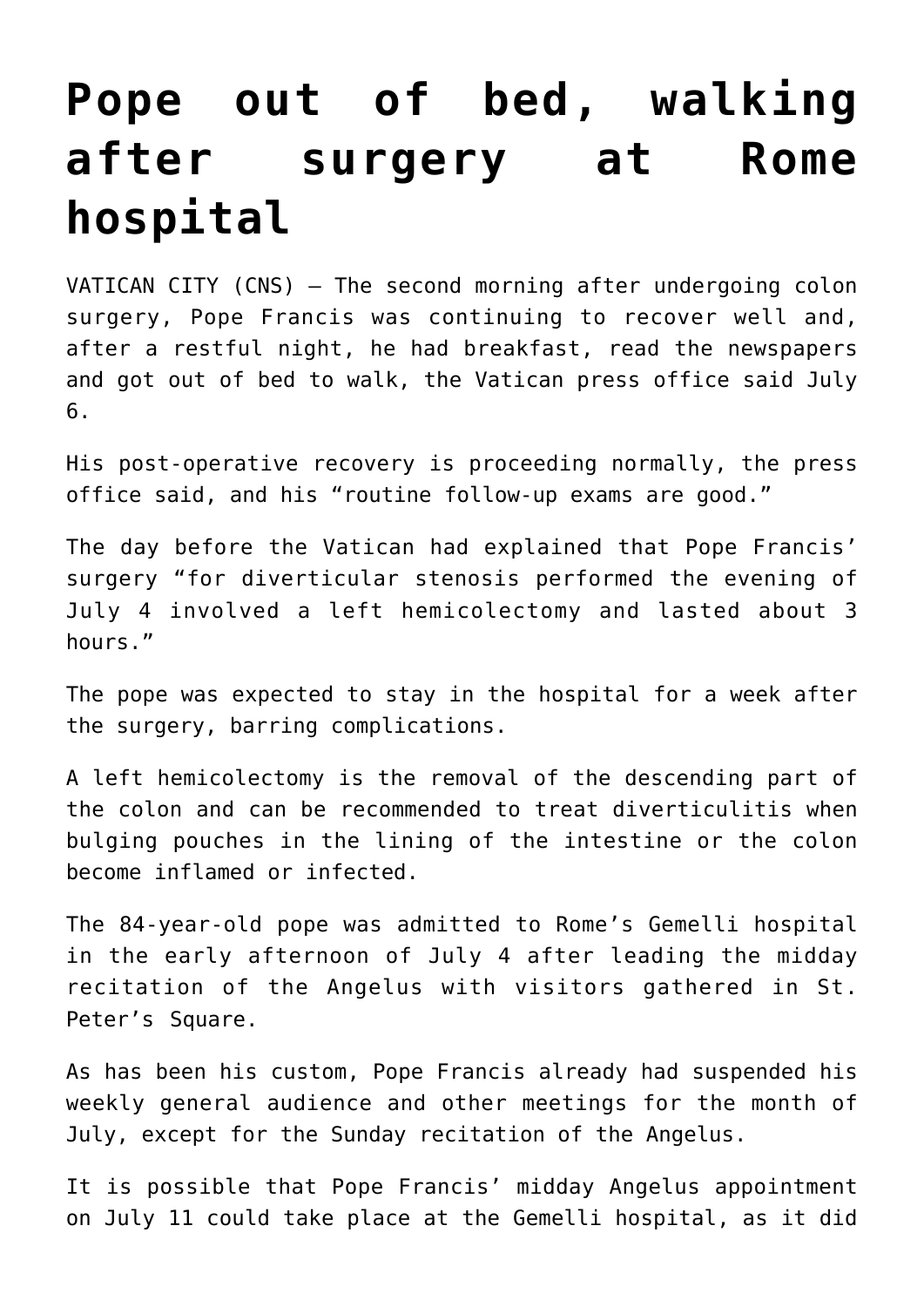on several occasions when St. John Paul II was hospitalized there. The hospital maintains a suite of rooms for the popes' use when necessary.

Announcing Pope Francis' hospitalization in the mid-afternoon July 4, the Vatican press office had said he was to undergo "a scheduled surgical intervention for a symptomatic diverticular stenosis of the colon."

About seven hours later, after the surgery had been performed, the press office said, "The Holy Father reacted well to the surgery, which was conducted under general anesthesia."

Dr. Sergio Alfieri, a staff surgeon at the Gemelli who specializes in surgery of the digestive tract and colon, led the surgery, assisted by a team of surgeons.

Stenosis is a narrowing of a passage in the human body. The Vatican's description of the pope's condition indicated a partial blockage of the lower intestine. It provided no information about the cause or suspected cause of the blockage nor of the symptoms the pope had been experiencing.

As soon as the Vatican announced the pope's hospitalization, get-well messages began being posted on social media.

Italian President Sergio Mattarella, who had just arrived in France when the news broke, sent a telegram, his office said. The president said he and the Italian people were accompanying the pope with "affectionate thoughts" and wishes for a speedy recovery.

Pope Francis has been generally healthy since becoming pope in March 2013 except for recurrent bouts of sciatica, which causes sharp pain that radiates along the path of the sciatic nerve, which branches from the lower back through the hips and down each leg. In late December and early January, he missed several events because the pain was so intense.